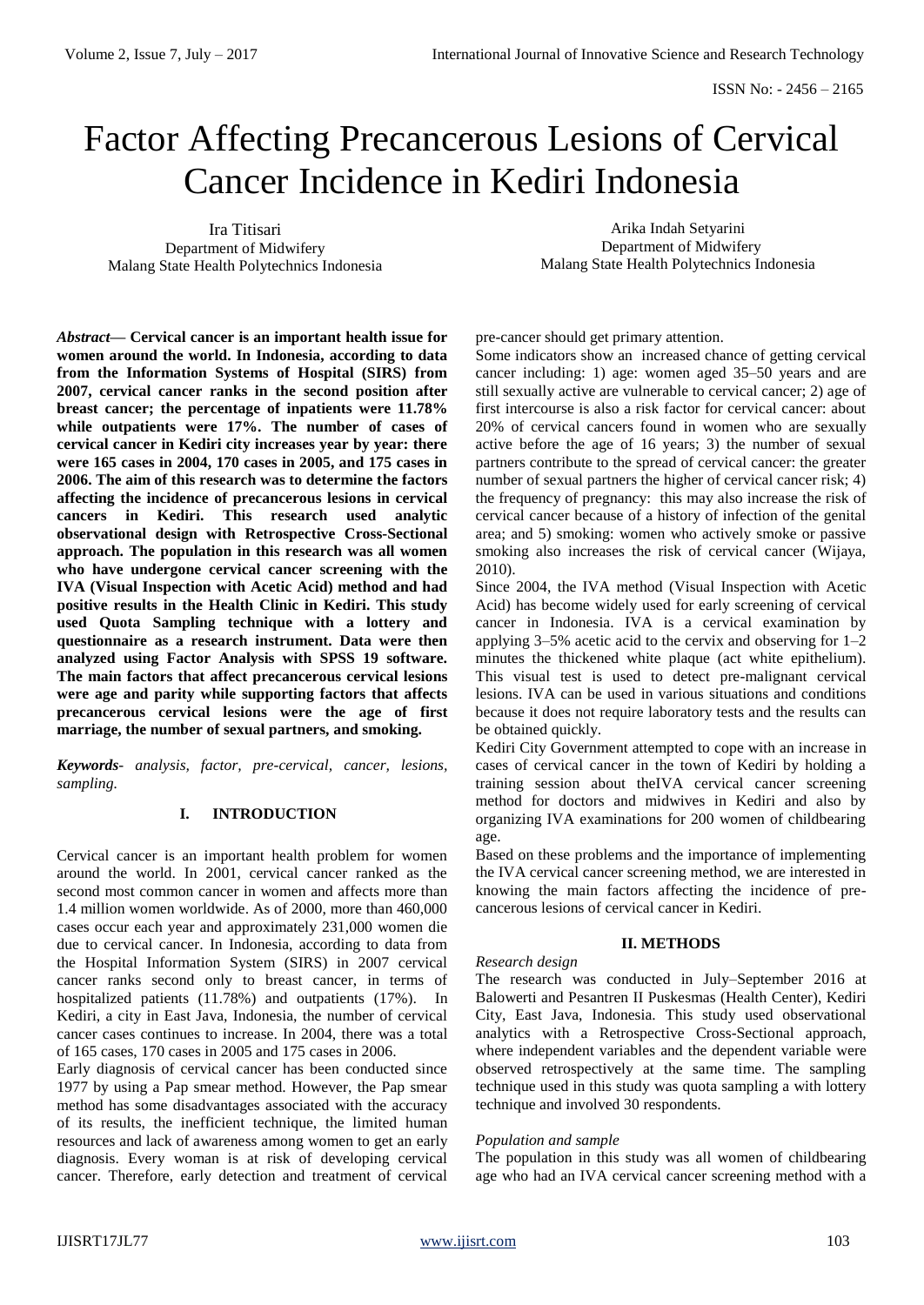positive result in the area of Puskesmas (Health Center) in Kediri. The sample in this study was all women of childbearing age who had an IVA cervical cancer screening method with a positive result in Balowerti and Pesantren II Puskesmas (Health Center), Kediri.

#### *Research instrument*

The research instrument used in this study was a questionnaire, as well as the results of the IVA. The questionnaire, which was addressed to all respondents, asked about age, parity, age at first intercourse, the number of sexual partners and whether the participant smoked.

### *Data analysis*

A univariate analysis was used to obtain an overview of each of the variables that included age, parity, the age at first intercourse, the number of sexual partners and smoking lifestyle in the form of the frequency distribution. Data analysis was performed by using SPSS software version 19. If the results of the KMO (Kaiser-Meyer Olkin) test indicated a value of  $> 0.5$  and Bartlett test with a p-value  $\leq 0.05$ , then the independent variable is considered as the main factor explaining incidence of pre-cancerous lesions of cervical cancer.

#### **III. RESULTS AND DISCUSSION**

The results of the study are presented in a graphical form which starts from general data then moves to more specific data. General data includes the characteristics of the respondents, education, and employment, while specific data include such as age, parity, the age at marriage, the number of sexual partners and smoking.

#### *General Data*



Figure 1. Characteristics of respondents by education level Figure 1 shows that the characteristics of respondents by education mostly 12 respondents (40%) is at the senior high school level.



Figure 2. Characteristics of respondents by job

Figure 2 demonstrates that most of the respondents (67%) were housewives, while 27% of respondents worked in the private sector.

#### *Specific Data*

Specific data used in this study included age, parity, the age at marriage, the number of sexual partners and smoking lifestyle of respondents.



Figure 3. Characteristics of respondents by age Figure 3 shows that the characteristics of respondents by age; respondents were mostly aged  $\geq$  35 years (57%), while 43% of respondents were < 35-year-old.



Figure 4. Characteristics of respondents by parity As seen in Figure 4, 21 of 30 respondents (70%) reported having parity  $\geq 3$  times, while 30% of respondents reported having parity < 3 times.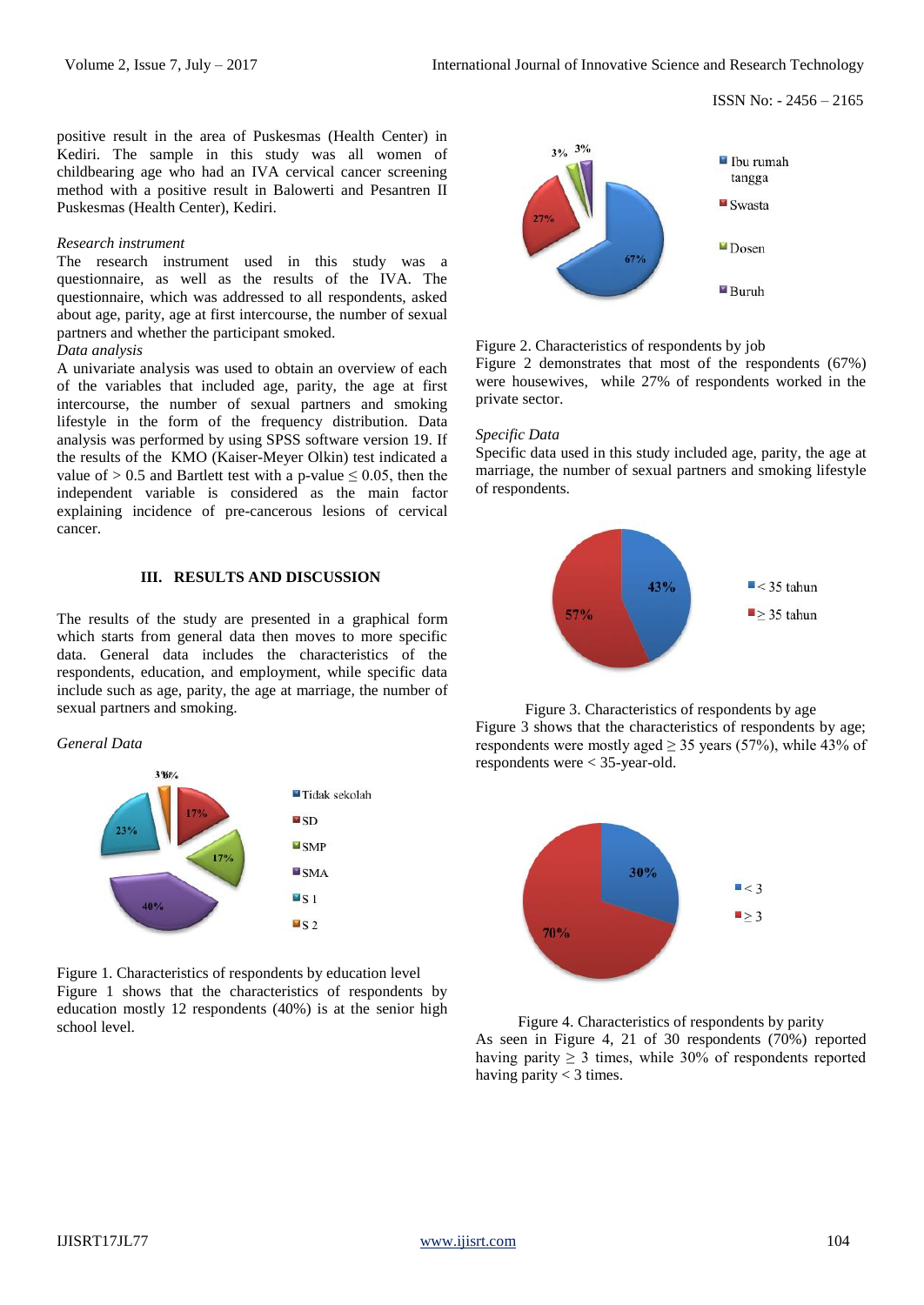ISSN No: - 2456 – 2165



Figure 5. Characteristics of respondents by age of marriage Figure 5 demonstrates that the age of marriage of 60% of respondents was  $\leq$  20 years old, while 40% of respondents had their first marriage at > 20 years-old.



Figure 6. Characteristics of respondents by number of sexual partners

Figure 6 shows that 90% respondents had more than one sexual partner, while 10% of respondents had only one sex partner.



Figure 7. Characteristics of respondents by lifestyle smoking (smokers)

Based on Figure 7, only 3% of respondents were smokers while 97% of respondents were non-smokers.



Figure 8. Characteristics of respondents by smoking lifestyle (passive smoking)

Figure 8 demonstrates that 50% of respondents were passive smokers.



Figure 9. Characteristics of respondents by number of risk factors that affect the incidence of pre-cancerous cervical cancer lesions

Figure 9 shows that 13 respondents (44%) had 3 risk factors that affect the incidence of pre-cancerous cervical cancer lesions.

#### *The common factors of pre-cancerous cervical lesions* a. Age

The result of the study of women of childbearing age with a positive IVA test result showed that the majority of respondents (56.7%) were aged  $\geq$  35 years-old. Women aged 35–50 years-old are still sexually active and vulnerable to cervical cancer. The common factor causing cervical cancers is by HPV (Human Papilloma Virus) infection, which is generally transmitted through sexual intercourse. HPV infection is influenced by the age and immunity of the patient. Women aged < 35 years-old have sufficient immunity against HPV infections, whereas women aged over 35 years old tend to have persistent HPV infections (Novel, 2009).

The risk of cervical cancer increases in women aged 35–60 years-old (Darwinian, 2006). Based on data from Ciptomangunkusumo General Hospital, the pattern of cervical cancer cases occurs at the early age of 20-years-old and reached the peak and settled at the age of 35 to 55-years-old (Lendawati, 2003). This is also closely related to a decrease in the immune system of the body at that age.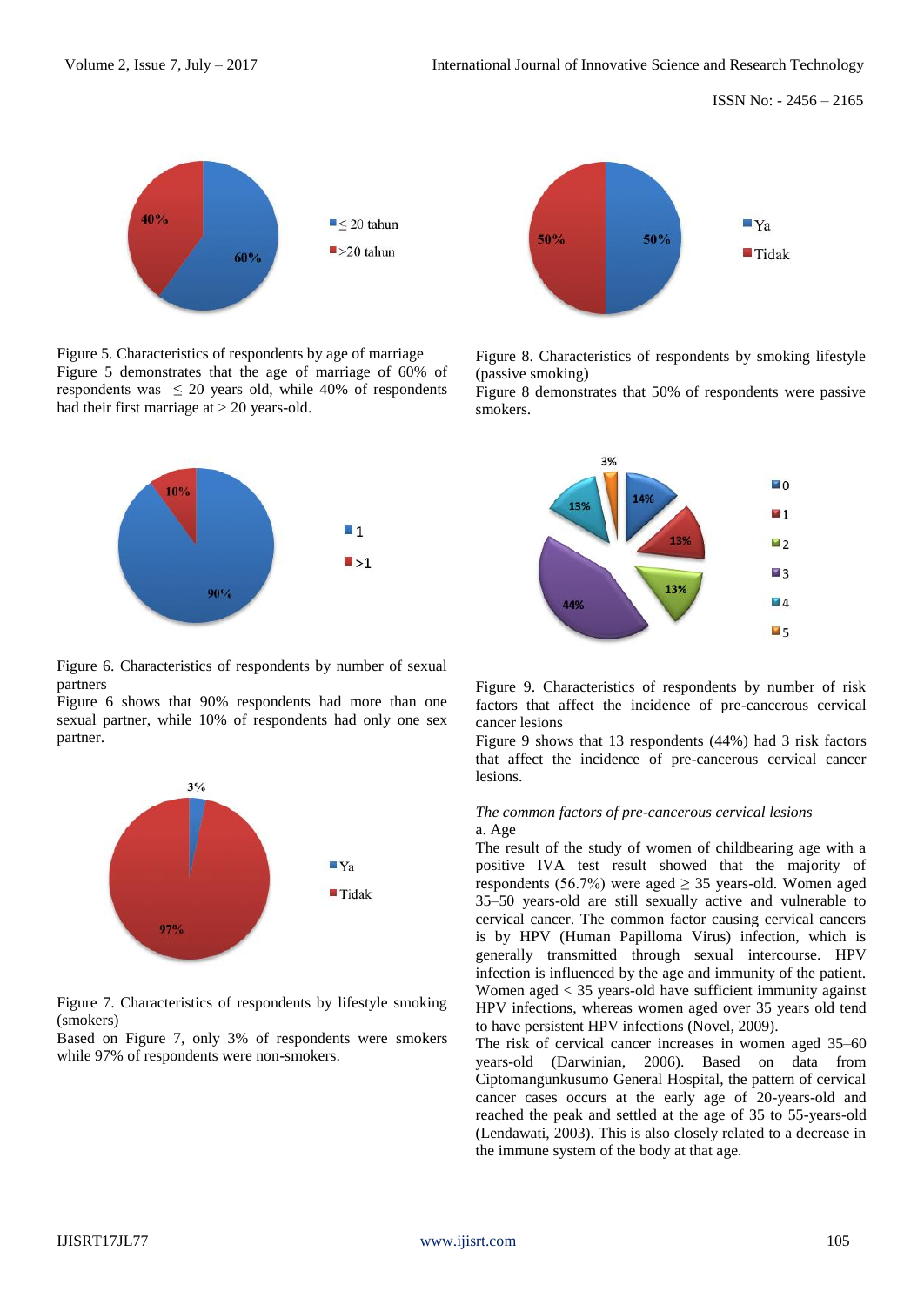#### b. Parity

In the present study, the majority of respondents, 21 of 30 persons (70%) had parity index  $\geq$  3. The frequency of pregnancy increases the risk of cervical cancer due to a higher risk of infection in the genital organs. Women with high parity are risk 5.5 times for cervical cancer (Setyarini, 2009). It has been assumed that the hormonal changes during pregnancy make the cervix more susceptible to HPV virus infection.

According to data by Riskesdas (Basic Health Research) in 2010, the number of parity increases with age; 98.4% women aged 20–24-years-old had parity index  $\langle 3, \text{ while } 42.9\%$ women aged 35–39-years-old had parity index  $\geq$  3. Women with high parity associated with the eversion of the columnar epithelium of the cervix during pregnancy, which causes a new dynamic immature metaplastic epithelium and may increase the risk of cell transformation and trauma to the cervix, causing persistent HPV infection.

Joeharno (2008) reported that parity is a risk factor for cervical cancer with a risk of 4.55 times in women with parity  $\geq$  3. A cohort study showed that HPV infection was easily found in pregnant women compared to non-pregnant women, due to the decline of the immune system during pregnancy (Sawaya, 2003). Another study also reported that during pregnancy, progesterone may induce HPV oncogenes to become unstable, which causes the integration of viral DNA into the host cell genome and lowers the mucosal immune transformation zone (Schift, 2000).

# *Supporting factors for pre-cancerous lesions of cervical cancer*

## a. Age of marriage

In the present study, women of childbearing age with a positive IVA test results showed that 60% of respondents married at the age of  $\leq$  20 years-old. The age of first intercourse is also a risk factor for cervical cancer, about 20% of cervical cancer found in women who are sexually active at the age of less than 16 years-old (Setyarini, 2009).

Joeharno (2008) reported that the age of marriage is a risk factor for the incidence of cervical cancer with a risk 2.54 times higher in women who had married at  $\leq$  20 years old compared with women with age of marriage > 20 years-old. Various studies have reported that there is a significant association between precancerous lesions and cervical cancer with sexual activity at a very young age, especially before 20 years-old. It may relate to histone complement of semen which acts as an antigen. The maturity of the immune system, especially cervical mucosa is still vulnerable, thus it might increase the risk of infection (Mega et al., 2008).

#### b. Sex partners

In this study, 90% of respondents with positive result of IVA test had more than one sex partner. The number of sexual partners also influences the occurrence of cervical cancer. Sperm has different specific proteins which may cause damage to the epithelial cells of the cervix. Cervical epithelial cells might tolerate and recognize these proteins. A woman with more than one sex partners has a higher risk of HPV infection due to the different specific proteins of sperm that cause damage without repair of cervical cells. The risk of cervical cancer in women with more than one sex partner is ten times greater than in women with one sex partner (Novel, 2010).

Research by Melva (2008) demonstrated that 23.3% of women with cervical cancer had more than one sex partner, while Suliyani (2008) found that 18.2% of women with more than one sex partner had a positive result in IVA test (precancerous lesions). Most patients (52%) in Dr. Kariadi Hospital, Semarang with cervical cancer had parity index > 3 (Khasbiyah, 2004). In the present study, the respondents mostly had sexual intercourse for the first time at the age under 20 years-old (74%) with one sexual partner (82%), which showed statistically that there is a significant relationship between parity and age at first sexual intercourse with the incidence of cervical cancer.

In this study, 13 respondents (43.5%) had three risk factors that influence the occurrence of pre-cancerous lesions of cervical cancer. But there were also four respondents (13.3%) with no risk factor. Their lesions may be caused by other unknown factors.

#### c. Smoking

Based on this present study, 29 respondents (90%) with positive result of IVA test was not an active smoker, while 50% of respondents were a passive smoker.

Based on Health Research in 2010, 4.2% of women in Indonesia were active smokers. In addition, based on the results of Socio-Economic Survey (Susenas, 2004) in cooperation with Promkes, Ministry of Health, and BPS (Statistical Cooperation) in 2004, reported that 1.4% of women in Indonesia were active smokers in 2001; this percentage increased to 1.7% in 2003 and 4.5% in 2004. Although most of the women were not smokers, the percentages of active smokers women in Indonesia increased significantly each year (Indonesian Heart Foundation, 2006).

Active smokers were at risk of cancer seven times greater than non-smokers. Tobacco contains carcinogenic substances; the mechanism appears to involve a soluble carcinogen which has a direct effect on cervical epithelial morphology change. Women who actively smoked had nicotine concentrations in cervical lymph 56 times greater than in the serum. This carcinogenic substance may cause cervical epithelial cell damage and increase the risk of HPV infection. This may lead to the formation of neoplasm (cancer cell population) of the cervix (Hidayati, 2001).

Several cohort studies have reported the relationship between smoking and invasive cervical cancer and many others have evaluated the relationship of a smoking habit with forms of pre-invasive neoplasm such as cervical intraepithelial neoplasia and cancer in situ (Vineis, 2004). Women as passive smokers were also at high risk for pre-cancerous lesions of the cervix. The present study stated that 50% of respondents were passive smokers. Active and passive smokers had an increased risk for cervical cancer two times greater than non-smokers (Tay, 2004). Nicotine and other toxins which circulate in blood through the cigarette smoke may lead to the formation of cervical neoplasia. Cervical neoplasia is the initial condition of developing cervical cancer.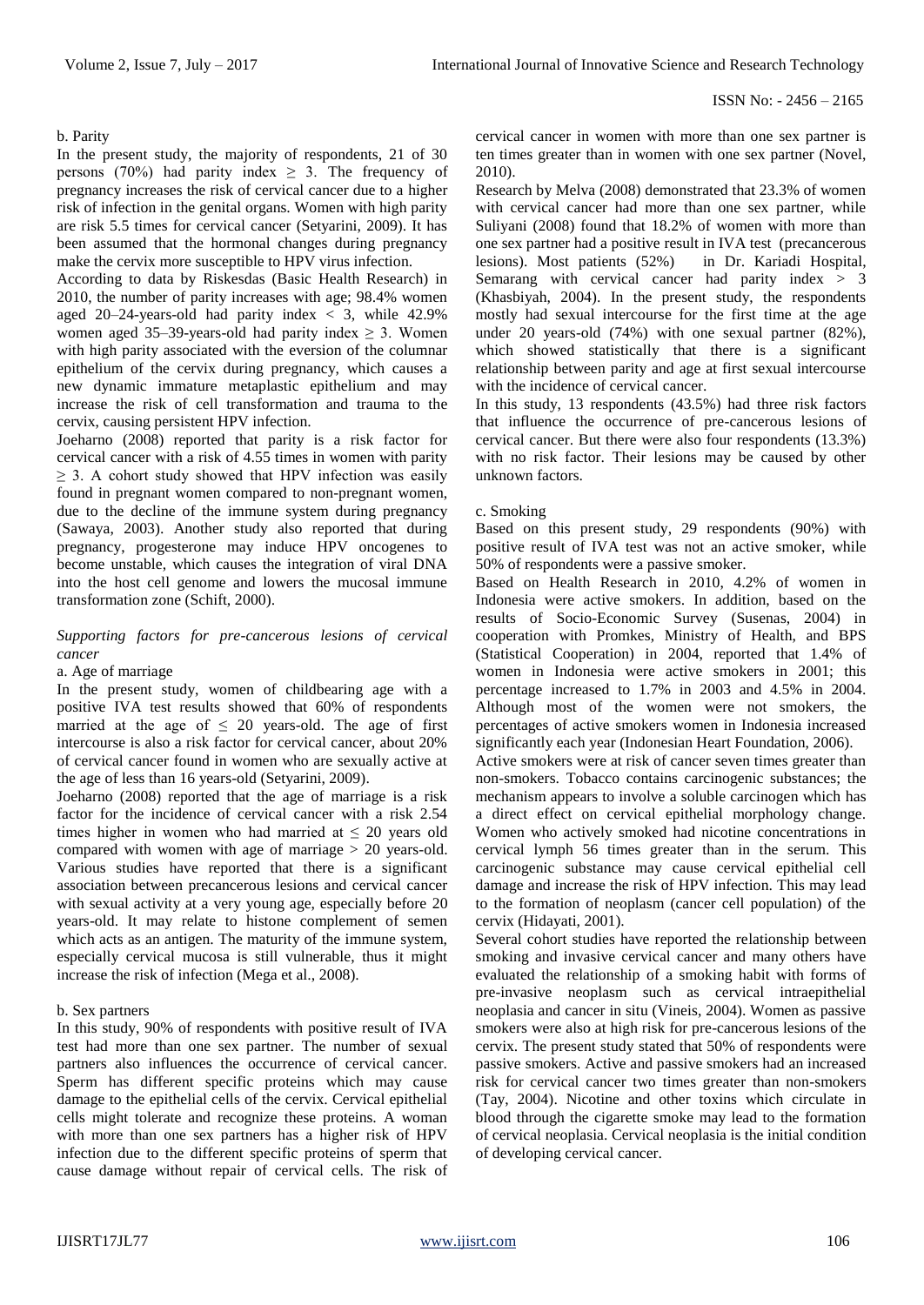# **IV. CONCLUSION**

In summary, we reported that the main factor affecting the incidence of pre-cancerous lesions of the cervical cancer was the age and parity, while the supporting factors that influence the incidence of pre-cancerous lesions of cervical cancer are the age of first marriage, the number of sexual partners and smoking.

#### **Suggestion**

A. For Health Center

- 1. Providing information about the factors risk factors that can cause pre-cancerous lesions of the cervix.
- 2. To immunize groups of women of childbearing age who are at risk.
- 3. Conducting regular screening for women of childbearing age group at risk.

B. For Kediri City Health Department

- 1. Working together across sectors to the minimum age requirement for women to get married.
- 2. Working together with the cross-sectoral of the rules of smoking restrictions.

#### **REFERENCES**

- [1]. Adam Malik. 2008. Medan Tahun. Tesis. Universitas Sumatera Utara.
- [2]. Arikunto, S. 2002 Prosedur Penelitian. Rineka Cipta. Jakarta
- [3]. Azwar, S. 2003. Metode Penelitian. Pustaka Pelajar. Yogyakarta
- [4]. Darwinian, A. 2006 Gangguan Kesehatan pada Setiap Periode Kehidupan Wanita. Smart Living. Jakarta
- [5]. Depkes RI. 2007. Buku Acuan Pencegahan Kanker Leher Rahim dan Kanker Payudara. Departemen Kesehatan. Jakarta.
- [6]. Depkes RI. 2007. Modul Pelatihan Kanker Serviks dan Payudara. Departemen Kesehatan. Jakarta.
- [7]. Dinas Informatika Provinsi Jawa Timur, Bahaya Kanker Serviks Mengintai. [http://www.jatimprov.go.id/index.php?option=comconten](http://www.jatimprov.go.id/index.php?option=comcontent&task=view&id=4008&itemid=2) [t&task=view&id=4008&itemid=2.](http://www.jatimprov.go.id/index.php?option=comcontent&task=view&id=4008&itemid=2) Diakses tanggal 17 Oktober 2011
- [8]. Hidayati. 2008. Faktor-Faktor yang Mempengaruhi Kejadian Kanker Leher Rahim pada Penderita yang Datang Berobat di RSUP.
- [9]. Hidayati. 2001. Kanker Serviks Displasia dapat Disembuhkan. Medika, No.3. 2001. HPV dan Kanker Serviks. Diambil dari [http://www.indosiar.com/ragam/hpv-dan-kanker](http://www.indosiar.com/ragam/hpv-dan-kanker-serviks_63319.html)serviks 63319.html. Tanggal akses ?
- [10]. Heryanto, N. 2012. Pentingnya Landasan Filsafat Ilmu Pendidikan Bagi Pendidikan (Suatu Tinjauan Filsafat Sains). Institut Pertanian. Bogor
- [11]. Joeharno. 2008. Analisis Faktor Risiko Kejadian Kanker Serviks. Diambil dari [http://blogjoeharno.com.analisisfaktor-risiko-kejadian](http://blogjoeharno.com.analisisfaktor-risiko-kejadian-kankerserviks/)[kankerserviks.](http://blogjoeharno.com.analisisfaktor-risiko-kejadian-kankerserviks/) Tanggal akses ?
- [12]. Khasbiyah. 2004. Faktor Risiko Kanker Serviks Uteri, Karya Tulis Ilmiah Fakultas Kesehatan Masyarakat Universitas Diponegoro. Semarang
- [13]. Kepmenkes RI Nomor 796/ Menkes/SK/VII/2010. tentang Pedoman Teknis Pengendalian Kanker Payudara dan Kanker Leher Rahim. Jakarta. http://www.hukor.depkes.go.id/up-laodkepmenkes/KMK/%20No.%20796%20ttg%kanker%20ra him.pdf. diakses tanggal 4 November 2010.
- [14]. Kepmenkes RI Nomor HK. 03.01/160/I/2010. 2010. Rencana Strategis Kementerian Kesehatan Tahun 2010 – 2014. Jakarta
- [15]. Mega, A, Suwi, Y dan Suastika. 2008. Ekspresi Pada Kanker Serviks Terinfeksi Human Papilloma Virus Tipe 16 dan 18 di RS. Sanglah, Denpasar. Studi Cross Sectional Fakultas Kedokteran Universitas Udayana. Denpasar
- [16]. Melva. 2008. Faktor-faktor yang Mempengaruhi Kejadian Kanker Leher Rahim pada Penderita yang Berobat di RSUP H. Adam Malik Medan. Tesis Pascasarjana, Program Magister Administrasi dan Kebijakan Kesehatan Universitas Sumatra Utara. Medan
- [17]. Moerdijat, TS dkk. Menggulirkan Sisitim Terbuka Pencegahan Kanker Serviks Di Indonesia, http://www.rotayd3400.org/campur/pencegahan%20kank er%20serviks%20di%20indonesia.pdf.diakses tanggal 4 November 2011
- [18]. Nurgiyantoro, B dkk. 2004. Statistik Terapan Untuk Penelitian Ilmu-Ilmu Sosial. Gadjahmada University Press. Yogyakarta
- [19]. Nursalam. 2001. Pendekatan Praktis Metodologi Riset Keperawatan. CV. Sagung Seto. Jakarta
- [20]. Novel, SS. 2009. Aplikasi Hybrid Capture II Sistem dalam Deteksi Dini Kanker Serviks, Cermin Dunia Kedokteran.
- [21]. Novel, SS. 2010. Kanker Serviks dan Infeksi Human Papilloma Virus Javamedia Network. Jakarta
- [22]. Odongua N, Chae YM, Kim MR. 2007. Association between smoking, screening and death caused by cervical cancer in Korean Women. Yonsei Med J, Vol. 48. Hlm 192-200
- [23]. Priyo, S. 2006. Basic Data Analysis For Health Research. Fakultas Kesehatan Masyarakat Universitas Indonesia. Jakarta
- [24]. Prokopczyk B, Cox JE, Hoffman D. 1997. Identification of Tobacco-specific carcinogen in the servical mucus of smokers and non-smokers. J Natl Cancer Inst: 73-89
- [25]. PT. Pertamina (Persero) Corporate. Ibu Negara Mencanangkan Gerakan Perempuan Melawan Kanker Serviks, Pertamina BUMN Pertama Mendukung Upaya Pencegahan Kanker Serviks, [http://www.pertamina.com/index.php/detail/view/news](http://www.pertamina.com/index.php/detail/view/news-release/8502)[release/8502.](http://www.pertamina.com/index.php/detail/view/news-release/8502) Diakses tanggal 11 Maret 2012